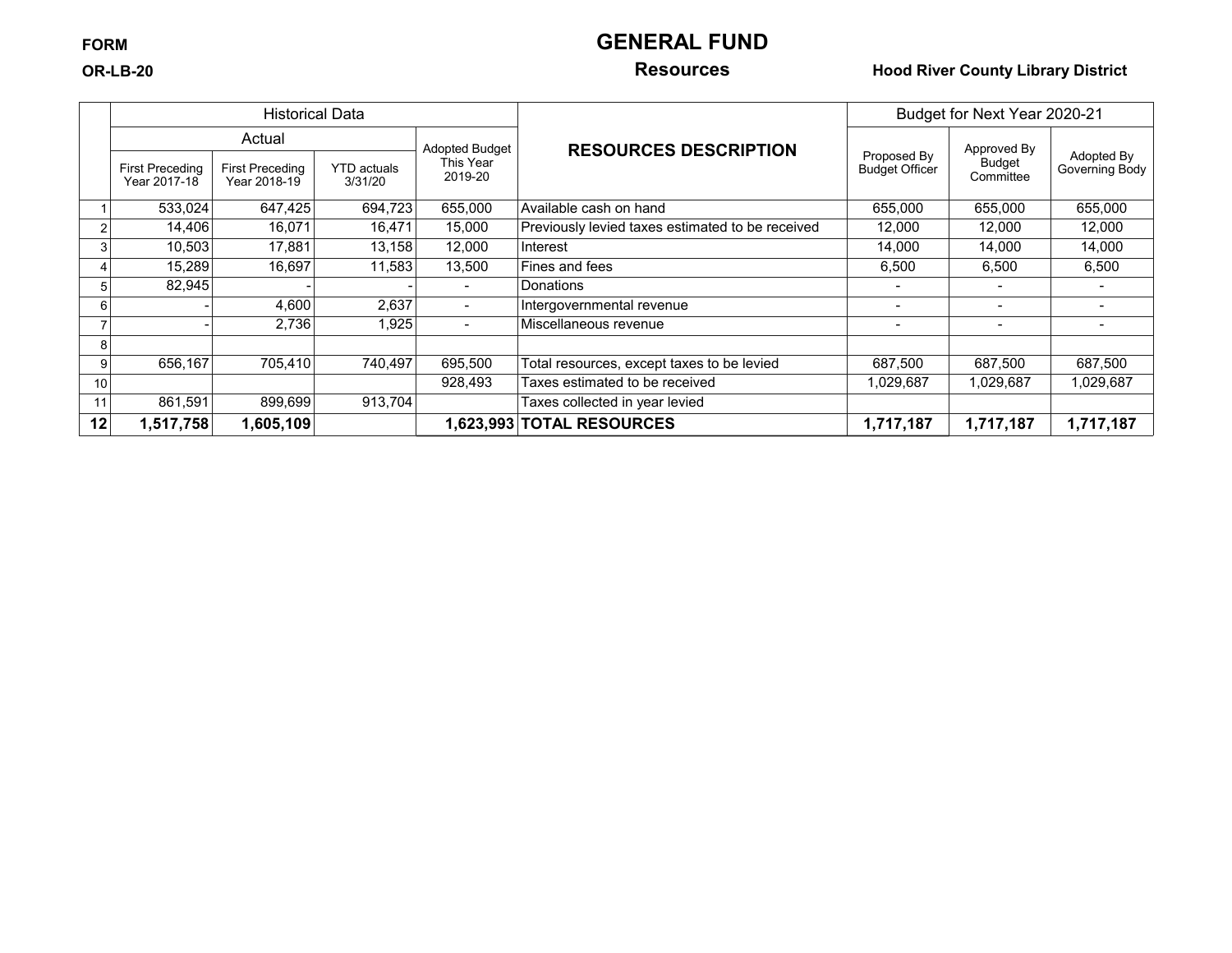# **FORM GENERAL FUND**

## **LB-31 Detailed Requirements**

|                |                                  |                                        | <b>Historical Data</b>  |                       |                                           | Budget for Next Year 2020-21         |                                        |                              |
|----------------|----------------------------------|----------------------------------------|-------------------------|-----------------------|-------------------------------------------|--------------------------------------|----------------------------------------|------------------------------|
|                |                                  | Actual                                 |                         | <b>Adopted Budget</b> | <b>REQUIREMENTS FOR:</b>                  |                                      |                                        |                              |
|                | Second Preceding<br>Year 2017-18 | <b>First Preceding</b><br>Year 2018-19 | <b>YTD</b><br>3/31/2020 | This Year<br>2019-20  | <b>Hood River County Library District</b> | Proposed by<br><b>Budget Officer</b> | Approved by<br><b>Budget Committee</b> | Adopted by<br>Governing Body |
|                |                                  |                                        |                         |                       | <b>LIBRARY OPERATIONS</b>                 |                                      |                                        |                              |
|                |                                  |                                        |                         |                       | <b>PERSONAL SERVICES</b>                  |                                      |                                        |                              |
| $\overline{2}$ |                                  |                                        |                         |                       | <b>Salaries</b>                           |                                      |                                        |                              |
| 3              | 6,116                            | 3,285                                  | 5,187                   |                       | 7,376 Library Clerk I                     | 7,638                                | 7,638                                  | 7,638                        |
| 4              | 87,726                           | 92,968                                 | 74,621                  |                       | 103,314 Library Clerk II                  | 107,038                              | 107,038                                | 107,038                      |
| 5              | 44,555                           | 48,646                                 | 42,254                  |                       | 54,228 Library Assistant I                | 56,196                               | 56,196                                 | 56,196                       |
| 6 <sup>1</sup> | 87,282                           | 88,732                                 | 79,984                  |                       | 100,477 Library Assistant II              | 58,378                               | 58,378                                 | 58,378                       |
| $\overline{7}$ | 62,673                           | 70,529                                 | 50,406                  |                       | 68,801 Librarian I                        | 118,113                              | 118,113                                | 118,113                      |
| 8              | 52,911                           | 45,246                                 | 41,641                  |                       | 58,157 Librarian II                       | 60,258                               | 60,258                                 | 60,258                       |
| 9              | 70,542                           | 72,910                                 | 57,941                  |                       | 77,542 Library Director                   | 80,330                               | 80,330                                 | 80,330                       |
| 10             | 411,805                          | 422,316                                | 352,034                 |                       | 469,895 Total Salaries                    | 487,951                              | 487,951                                | 487,951                      |
| 11             |                                  |                                        |                         |                       |                                           |                                      |                                        |                              |
| 12             |                                  |                                        |                         |                       | <b>Benefits</b>                           |                                      |                                        |                              |
| 13             | 32,318                           | 31,477                                 | 23,657                  |                       | 34,977 Retirement                         | 36,339                               | 36,339                                 | 36,339                       |
| 14             | 31,232                           | 32,842                                 | 26,839                  | 35,947 FICA           |                                           | 36,596                               | 36,596                                 | 36,596                       |
| 15             | (22)                             | 1,164                                  | 152                     |                       | 1,200 Workers' compensation insurance     | 1,300                                | 1,300                                  | 1,300                        |
| 16             | 70,809                           | 69,388                                 | 48,360                  |                       | 100,800 Health insurance                  | 108,900                              | 108,900                                | 108,900                      |
| 17             | 4,743                            | 3,089                                  | 1,712                   |                       | 4,229 Unemployment insurance              | 4,392                                | 4,392                                  | 4,392                        |
|                | 493                              | 480                                    |                         |                       | Other employee benefits                   |                                      |                                        |                              |
| 18             | 139,573                          | 138,440                                | 100,720                 |                       | 177,153 Total benefits                    | 187,527                              | 187,527                                | 187,527                      |
| 19             |                                  |                                        |                         |                       |                                           |                                      |                                        |                              |
| 20             | 551,378                          | 560,756                                | 452,754                 |                       | 647,048 TOTAL PERSONAL SERVICES           | 675,478                              | 675,478                                | 675,478                      |
| 21             |                                  |                                        |                         | 11.12                 | Total Full Time Equivalent (FTE)*         | 11.15                                | 11.15                                  | 11.15                        |
|                |                                  |                                        |                         |                       |                                           |                                      |                                        |                              |
|                |                                  |                                        |                         |                       | <b>LIBRARY OPERATIONS</b>                 |                                      |                                        |                              |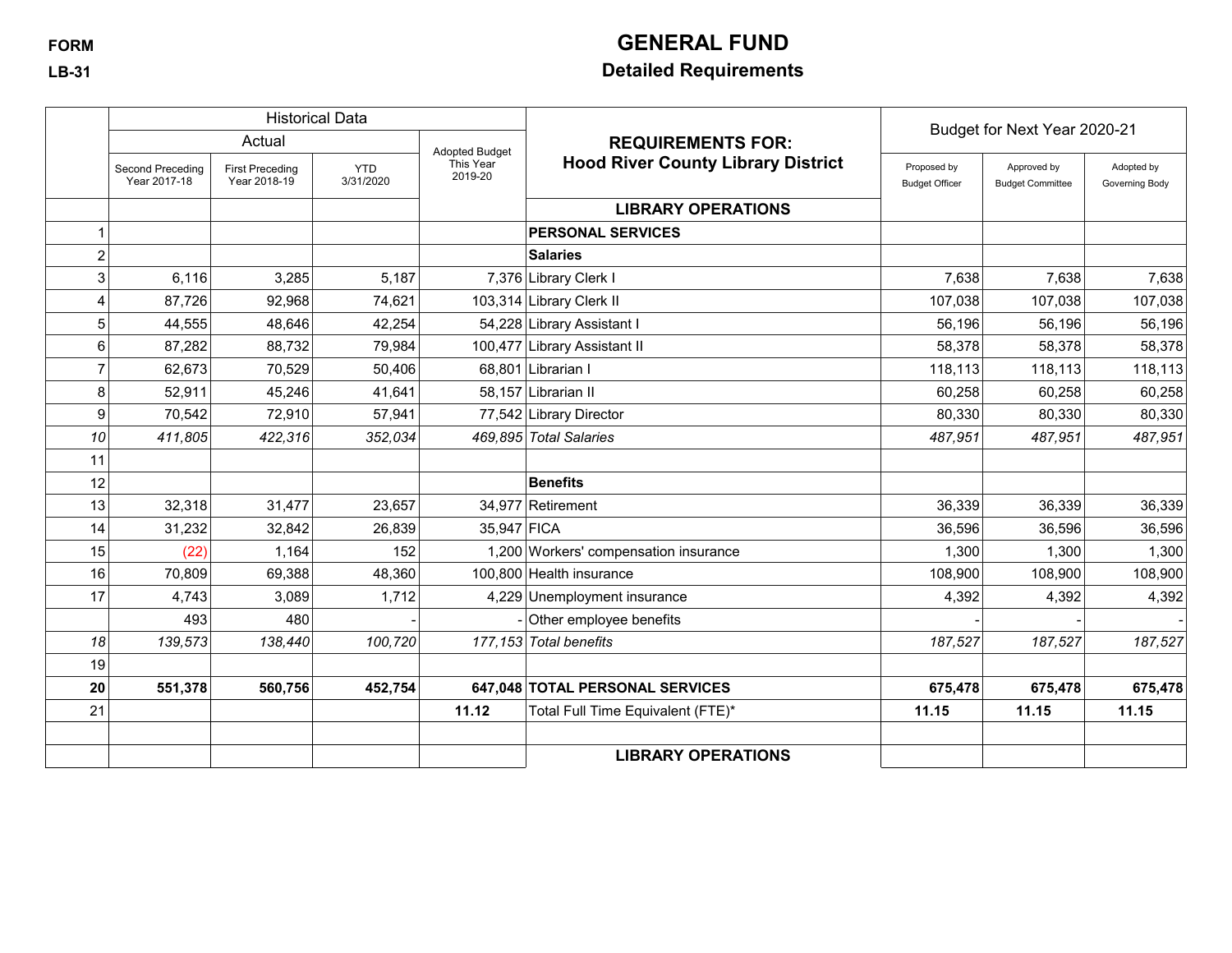| 22     |         |         |         | <b>MATERIALS AND SERVICES</b>           |         |         |         |
|--------|---------|---------|---------|-----------------------------------------|---------|---------|---------|
| 23     | 156     | 226     | 143     | 250 Bank charges                        | 250     | 250     | 250     |
| 24     | 8,207   | 13,526  | 10,050  | 14,530 Building rental                  | 13,400  | 13,400  | 13,400  |
| 25     | 12,944  | 22,767  | 9,976   | 20,000 Building maintenance             | 20,000  | 20,000  | 20,000  |
| 26     | 14,356  | 13,904  | 6,720   | 15,000 HVAC                             | 15,000  | 15,000  | 15,000  |
| 27     | 1,791   | 2,185   | 1,382   | 2,350 Elevator                          | 2,350   | 2,350   | 2,350   |
| 28     | 4,109   | 5,497   | 4,250   | 5,100 Telephone                         | 5,100   | 5,100   | 5,100   |
| 29     | 5,080   | 5,121   | 1,775   | $5,800$ Internet                        | 3,300   | 3,300   | 3,300   |
| 30     | 61,486  | 74,409  | 57,459  | 83,000 Collection development           | 83,000  | 83,000  | 83,000  |
| 31     | 9,112   | 10,478  | 8,626   | 13,000 Technology                       | 13,000  | 13,000  | 13,000  |
| 32     | 26,730  | 23,940  | 22,140  | 27,000 Accounting and auditing          | 28,000  | 28,000  | 28,000  |
| 33     | 1,702   | 1,866   | 1,747   | $2,300$ Courier                         | 2,300   | 2,300   | 2,300   |
| 34     | 21,876  | 20,473  | 17,106  | 23,000 Custodial services               | 25,200  | 25,200  | 25,200  |
| 35     | 3,504   | 5,081   | 5,157   | 4,000 Technical services                | 4,000   | 4,000   | 4,000   |
| 36     | 11,914  | 12,271  | 13,069  | 13,070 Library consortium               | 13,500  | 13,500  | 13,500  |
| 37     | 1,196   | 987     | 555     | $2,400$ Copiers                         | 3,500   | 3,500   | 3,500   |
| 38     |         | 1,603   |         | Elections                               | 4,000   | 4,000   | 4,000   |
| 39     | 1,603   | 4,107   | 2,907   | 4,000 Furniture and equipment           | 4,000   | 4,000   | 4,000   |
| 40     | 10,760  | 9,059   | 11,979  | 9,000 Property and liability insurance  | 13,700  | 13,700  | 13,700  |
| 41     | 21,582  | 23,451  | 15,766  | 25,000 Georgiana Smith Memorial Gardens | 25,000  | 25,000  | 25,000  |
| 42     | 1,980   | 4,113   | 3,989   | 4,000 Legal Services                    | 4,000   | 4,000   | 4,000   |
| 43     | 96      |         |         | Professional services                   | 25,000  | 25,000  | 25,000  |
| 44     | 2,861   | 4,316   | 2,867   | 4,000 Membership dues                   | 4,000   | 4,000   | 4,000   |
| 45     | 716     | 827     | 1,687   | 1,000 Miscellaneous                     | 1,000   | 1,000   | 1,000   |
| 46     | 1,172   | 885     | 615     | 1,200 Postage/freight                   | 4,000   | 4,000   | 4,000   |
| 47     | 145     | 539     | 277     | 500 Printing                            | 500     | 500     | 500     |
| 48     | 14,298  | 15,110  | 12,531  | 20,000 Programs                         | 20,000  | 20,000  | 20,000  |
| 49     | 818     | 779     | 672     | 1,500 Advertising                       | 2,000   | 2,000   | 2,000   |
| 50     | 12,383  | 12,961  | 8,703   | 14,000 Office supplies                  | 14,000  | 14,000  | 14,000  |
| 51     | 3,905   | 1,985   | 2,585   | $5,000$ Travel                          | 5,000   | 5,000   | 5,000   |
| $52\,$ | 2,540   | 3,121   | 1,344   | $4,000$ Training                        | 4,000   | 4,000   | 4,000   |
| 53     | 676     | 2       | 81      | 1,500 Board development                 | 1,500   | 1,500   | 1,500   |
| 54     | 400     | 200     | 200     | 1,000 Parking reimbursement             | 500     | 500     | 500     |
| 55     | 18,699  | 17,495  | 12,661  | 21,000 Electricity                      | 21,000  | 21,000  | 21,000  |
| 56     | 1,440   | 1,468   | 1,158   | $1,600$ Garbage                         | 1,800   | 1,800   | 1,800   |
| 57     | 5,469   | 5,343   | 4,064   | 10,000 Natural gas                      | 10,000  | 10,000  | 10,000  |
| 58     | 5,249   | 4,535   | 3,407   | 5,200 Water and sewer (building)        | 5,400   | 5,400   | 5,400   |
|        |         |         |         |                                         |         |         |         |
| 58     | 290,955 | 324,630 | 247,648 | 364,300 TOTAL MATERIALS & SERVICES      | 402,300 | 402,300 | 402,300 |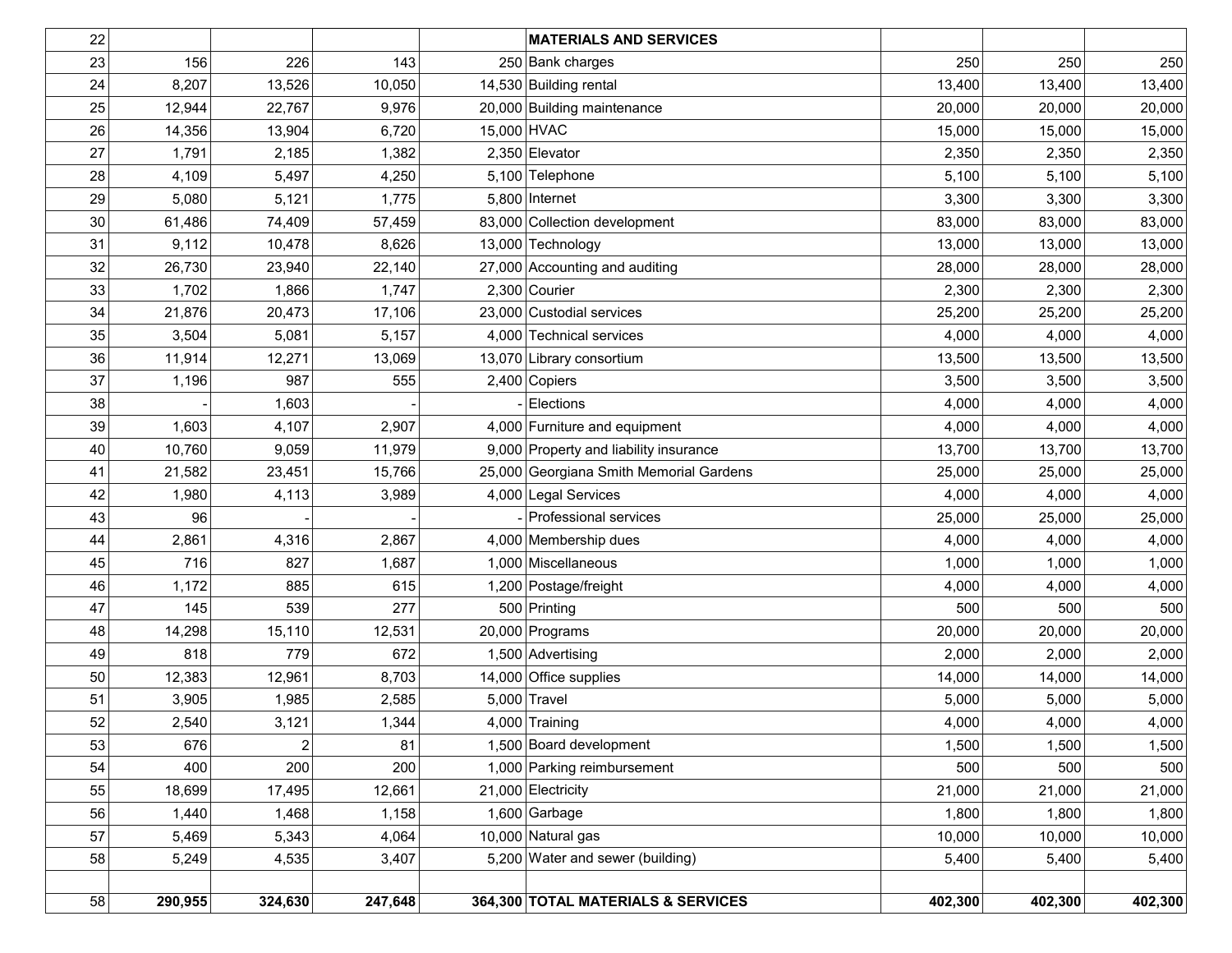| 59 | 28,000    | 25,000    | 123,000 | 123,000 TRANSFER TO CAPITAL RESERVE        | 20,000    | 20,000    | 20,000    |
|----|-----------|-----------|---------|--------------------------------------------|-----------|-----------|-----------|
|    |           |           |         |                                            |           |           |           |
| 60 |           |           |         | 20.000 CONTINGENCY                         | 100,000   | 100.000   | 100,000   |
|    |           |           |         |                                            |           |           |           |
| 61 | 870,333   | 910,386   | 823,402 | 1,154,348 Total expenditures               | 1,197,778 | 1,197,778 | 1,197,778 |
|    |           |           |         |                                            |           |           |           |
| 62 |           |           |         | 12,000 Vacation Reserve                    | 12.000    | 12,000    | 12,000    |
| 63 | 647.425   | 694.723   |         | Ending Balance (Prior Years)               |           |           |           |
| 64 |           |           |         | 457,645 UNAPPROPRIATED ENDING FUND BALANCE | 507,409   | 507,409   | 507,409   |
| 65 | 1,517,758 | 1,605,109 |         | 1,623,993 TOTAL REQUIREMENTS               | 1,717,187 | 1,717,187 | 1,717,187 |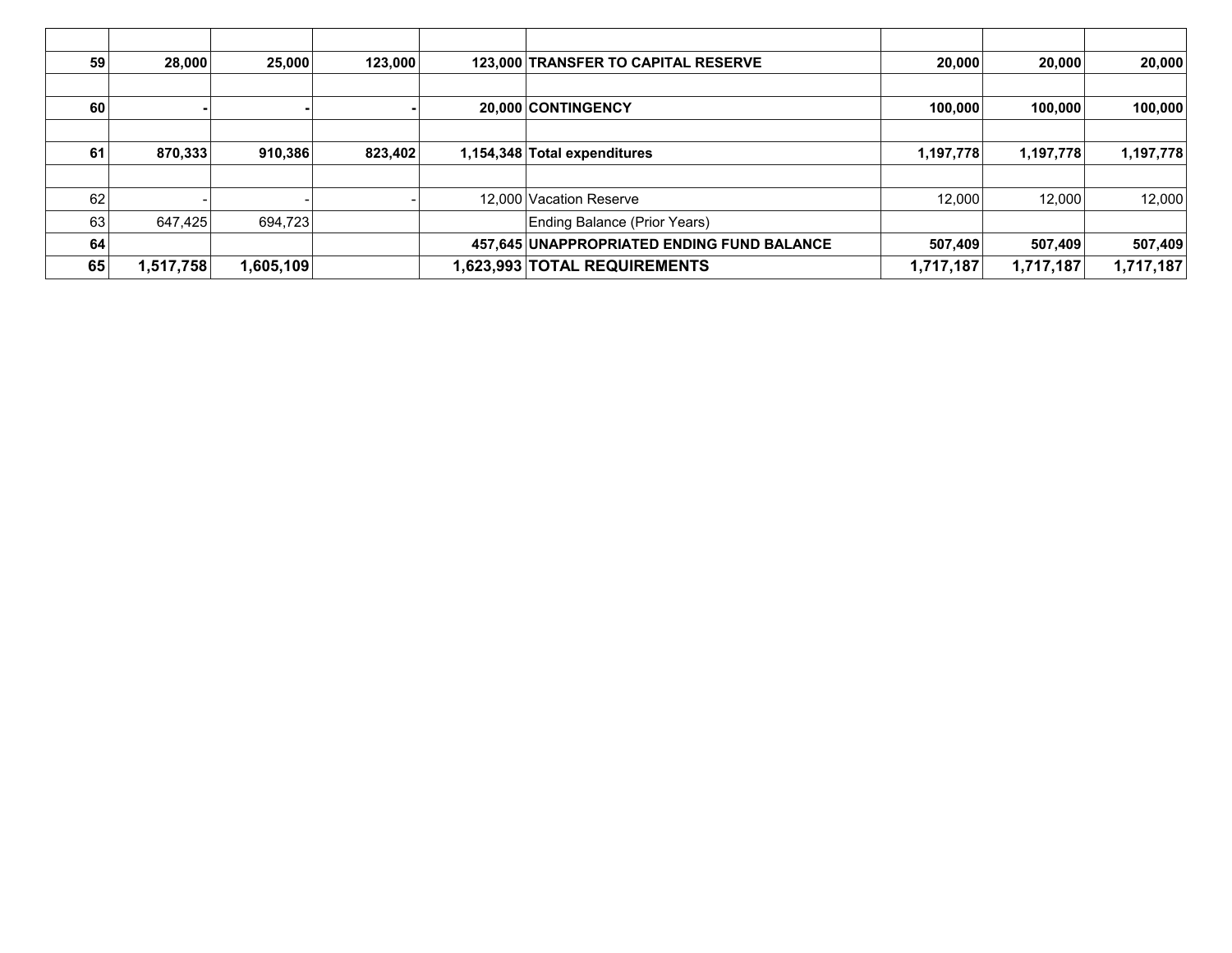## **FORM CAPITAL EQUIPMENT RESERVE FUND**

### **LB-11 Resources and Requirements**

Fund review year: 2021

This fund is authorized and established by Resolution No. 2013-14.008 on May 20, 2014, for the following specified purposes: capital outlay for land acquisition, building construction/improvements, installation and repair of major building systems, and depreciable equipment.

### **Hood River County Library District**

|                |                                  | <b>Historical Data</b>                 |                         |                                               |                                        |                                      | Budget for Next Year 2020-21           |                              |  |
|----------------|----------------------------------|----------------------------------------|-------------------------|-----------------------------------------------|----------------------------------------|--------------------------------------|----------------------------------------|------------------------------|--|
|                |                                  | Actual                                 |                         |                                               |                                        |                                      |                                        |                              |  |
|                | Second Preceding<br>Year 2017-18 | <b>First Preceding</b><br>Year 2018-19 | <b>YTD</b><br>3/31/2020 | <b>Adopted Budget</b><br>This Year<br>2019-20 | <b>REQUIREMENTS DESCRIPTION</b>        | Proposed by<br><b>Budget Officer</b> | Approved by<br><b>Budget Committee</b> | Adopted by<br>Governing Body |  |
|                |                                  |                                        |                         |                                               | <b>RESOURCES</b>                       |                                      |                                        |                              |  |
| $\overline{2}$ | 11                               | 100,766                                | 96,230                  |                                               | 85,000 Cash on hand                    | 104,000                              | 104,000                                | 104,000                      |  |
| 3              | 1,868                            | 2,252                                  | .894                    |                                               | .500 Interest                          | 1,500                                | 1,500                                  | 1,500                        |  |
| 4              | 28,000                           | 25,000                                 | 123,000                 | 123.000                                       | Transfer from General Fund             | 20,000                               | 20,000                                 | 20,000                       |  |
| 5              |                                  |                                        |                         |                                               |                                        |                                      |                                        |                              |  |
| 6              | 29,879                           | 128,018                                | 221,124                 |                                               | 209,500 TOTAL RESOURCES                | 125,500                              | 125,500                                | 125,500                      |  |
|                |                                  |                                        |                         |                                               |                                        |                                      |                                        |                              |  |
| 8              |                                  |                                        |                         |                                               | <b>REQUIREMENTS</b>                    |                                      |                                        |                              |  |
| 9              | 28,197                           | 31,788                                 | 108,114                 |                                               | 155,000 Capital outlay                 | 75,000                               | 75,000                                 | 75,000                       |  |
| 10             | 3,900                            |                                        |                         |                                               | <b>Material and Services</b>           |                                      |                                        |                              |  |
| 11             | 100,766                          | 96,230                                 |                         |                                               | Ending balance (prior years)           |                                      |                                        |                              |  |
| 12             |                                  |                                        |                         |                                               | 54,500 RESERVED FOR FUTURE EXPENDITURE | 50,500                               | 50,500                                 | 50,500                       |  |
| 13             | 132,863                          | 128,018                                |                         |                                               | 209,500 TOTAL REQUIREMENTS             | 125,500                              | 125,500                                | 125,500                      |  |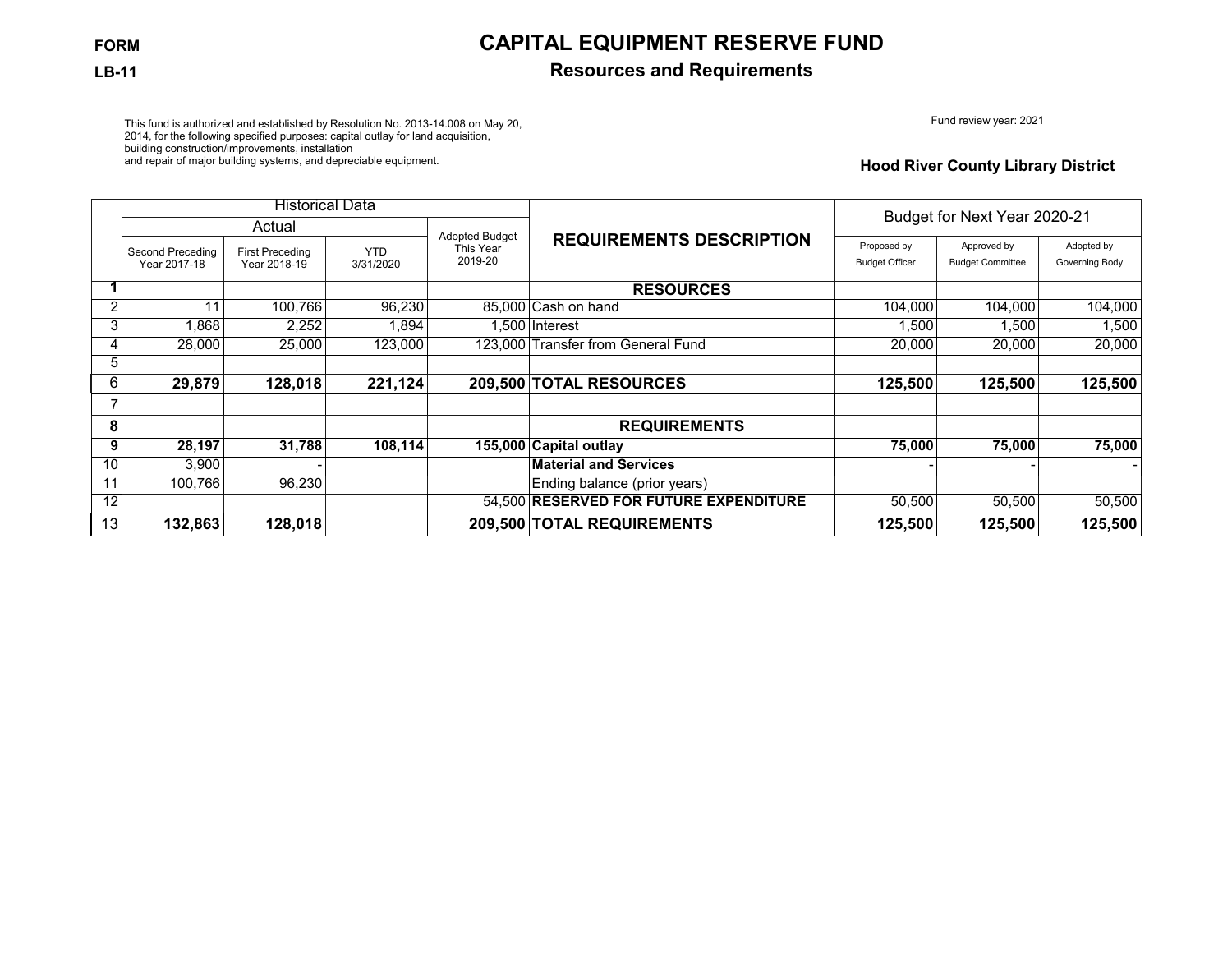# **FORM SPECIAL FUND**

## **LB-10 Resources and Requirements Hood River County Library District**

## **GRANTS FUND**

|                | <b>Historical Data</b>           |                                        |                         |                       |                                         | Budget for Next Year 2020-21         |                                        |                              |
|----------------|----------------------------------|----------------------------------------|-------------------------|-----------------------|-----------------------------------------|--------------------------------------|----------------------------------------|------------------------------|
|                |                                  | Actual                                 |                         | <b>Adopted Budget</b> | <b>REQUIREMENTS DESCRIPTION</b>         |                                      |                                        |                              |
|                | Second Preceding<br>Year 2017-18 | <b>First Preceding</b><br>Year 2018-19 | <b>YTD</b><br>3/31/2020 | This Year<br>2019-20  |                                         | Proposed by<br><b>Budget Officer</b> | Approved by<br><b>Budget Committee</b> | Adopted by<br>Governing Body |
| 1              |                                  |                                        |                         |                       | <b>RESOURCES</b>                        |                                      |                                        |                              |
| $\overline{c}$ | 51,396                           | 93,523                                 | 110,203                 |                       | $70,000$ Cash on hand                   | 115,000                              | 115,000                                | 115,000                      |
| 3              | 11,029                           | 9,752                                  | 8,744                   |                       | 100,000 Grants (specific purposes)      | 75,000                               | 75,000                                 | 75,000                       |
| 4              | 11,923                           | 14,838                                 | 13,050                  |                       | 20,000 Friends of the Library donations | 20,000                               | 20,000                                 | 20,000                       |
| 5              | 121,836                          | 60,300                                 | 1,694                   |                       | 200,000 Library Foundation donations    | 100,000                              | 100,000                                | 100,000                      |
| 6              |                                  |                                        | 5,500                   |                       | 20,000 Pat Hazelhurst Fund donations    | 20,000                               | 20,000                                 | 20,000                       |
| $\overline{7}$ |                                  |                                        |                         |                       |                                         |                                      |                                        |                              |
| 8              | 196,184                          | 178,413                                | 139,191                 |                       | 410,000 TOTAL RESOURCES                 | 330,000                              | 330,000                                | 330,000                      |
| 9              |                                  |                                        |                         |                       |                                         |                                      |                                        |                              |
| 10             |                                  |                                        |                         |                       | <b>REQUIREMENTS</b>                     |                                      |                                        |                              |
| 11             |                                  |                                        |                         |                       | <b>Personal services</b>                |                                      |                                        |                              |
| 12             |                                  |                                        |                         |                       | Salaries                                |                                      |                                        |                              |
| 13             | 243                              | 1,019                                  | 967                     |                       | Library Assistant II                    | 5,000                                | 5,000                                  | 5,000                        |
|                |                                  | 2,197                                  | 841                     |                       | 5,000 Clerk I                           | 5,000                                | 5.000                                  | 5,000                        |
|                |                                  |                                        |                         |                       |                                         |                                      |                                        |                              |
| 1              |                                  |                                        |                         |                       | Benefits                                |                                      |                                        |                              |
| $\overline{c}$ | 18                               |                                        |                         |                       | Retirement                              |                                      |                                        |                              |
|                |                                  |                                        | 23                      |                       | <b>FICA</b>                             | 750                                  | 750                                    | 750                          |
|                |                                  |                                        |                         |                       | Workman's compensation                  | 250                                  | 250                                    | 250                          |
| 3              | 5                                |                                        |                         |                       | Health insurance                        |                                      |                                        |                              |
|                |                                  |                                        |                         |                       | Unemployment insurance                  | 100                                  | 100                                    | 100                          |
| 4              |                                  |                                        |                         |                       |                                         |                                      |                                        |                              |
| 5              |                                  |                                        |                         |                       | 500 Other personal services             | 500                                  | 500                                    | 500                          |
| 6              |                                  |                                        |                         |                       |                                         |                                      |                                        |                              |
| $\overline{7}$ | 266                              | 3,216                                  | 1,831                   |                       | 5,500 Total personal services           | 11,600                               | 11,600                                 | 11,600                       |
| 8              |                                  |                                        |                         |                       |                                         |                                      |                                        |                              |
| 9              |                                  |                                        |                         |                       | <b>Materials and services</b>           |                                      |                                        |                              |
| 10             | 21,222                           | 25,988                                 | 11,984                  |                       | 50,000 Collection development           | 40,000                               | 40,000                                 | 40,000                       |
| 11             | 2,150                            | 6,030                                  | 1,430                   |                       | 20,000 Technology                       | 15,000                               | 15,000                                 | 15,000                       |
| 12             | 16,490                           | 21,879                                 | 10,049                  |                       | 40,000 Programs                         | 30,000                               | 30,000                                 | 30,000                       |
| 13             | 41,336                           | 5,842                                  | 8,300                   |                       | 50,000 Furniture and equipment          | 40,000                               | 40,000                                 | 40,000                       |